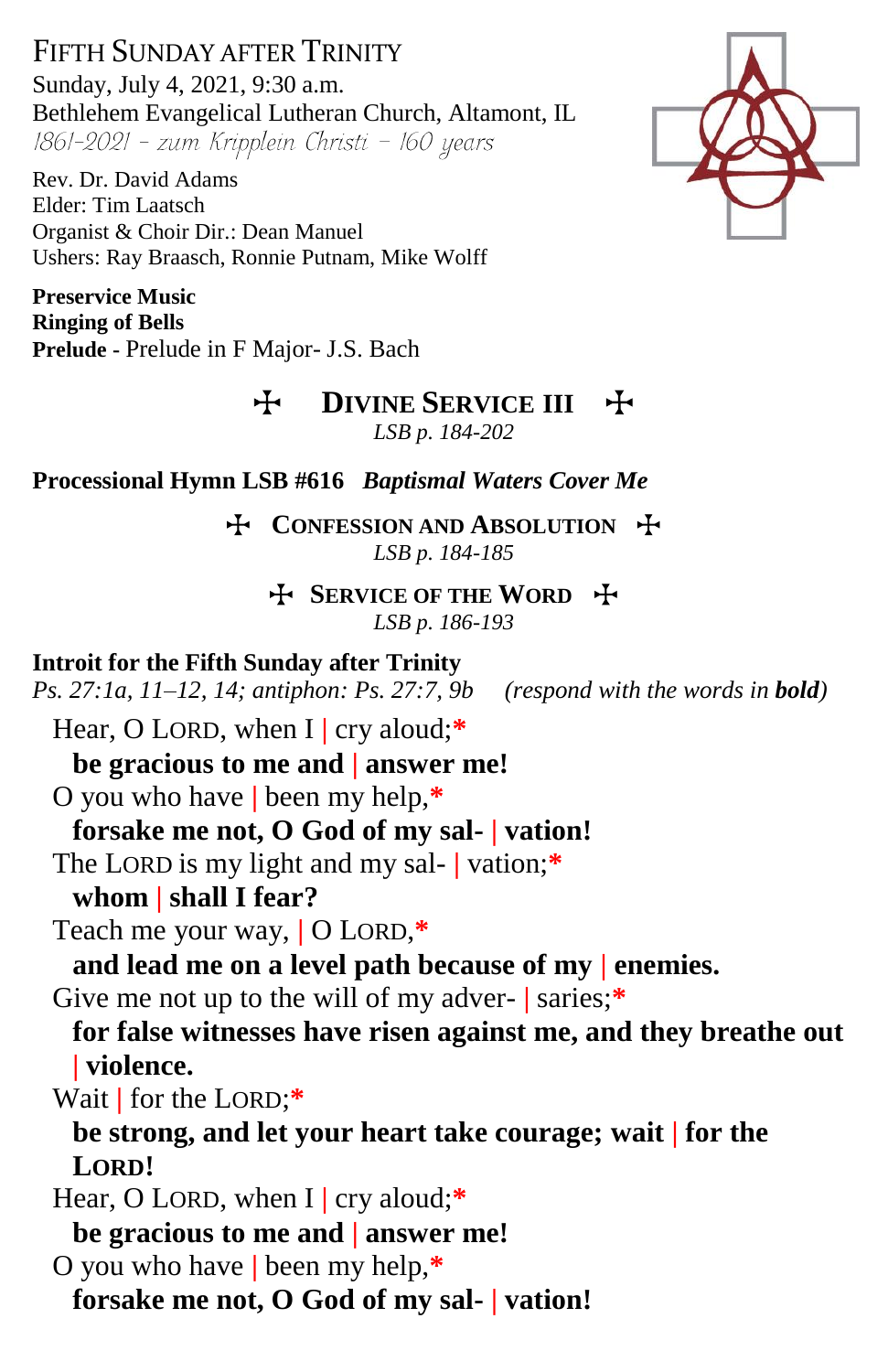♪ **The Gloria Patri** *p. 186* ♪ **Kyrie** *p. 186* ♪ **Gloria in Excelsis** *p. 187-189* ♪ **Salutation** *p. 189*

# **Collect for the Fifth Sunday after Trinity**

P: Let us pray. O God, You have prepared for those who love You good things that surpass all understanding. Pour into our hearts such love toward You that we, loving You above all things, may obtain Your promises, which exceed all that we can desire; through Jesus Christ, Your Son, our Lord, who lives and reigns with You and the Holy Spirit, one God, now and forever. **C:** ♪ Amen

#### *Please be seated*

#### **Old Testament Reading: 1 Kings 19:11-21**

And he said, "Go out and stand on the mount before the LORD." And behold, the LORD passed by, and a great and strong wind tore the mountains and broke in pieces the rocks before the LORD, but the LORD was not in the wind. And after the wind an earthquake, but the LORD was not in the earthquake. And after the earthquake a fire, but the LORD was not in the fire. And after the fire the sound of a low whisper. And when Elijah heard it, he wrapped his face in his cloak and went out and stood at the entrance of the cave. And behold, there came a voice to him and said, "What are you doing here, Elijah?" He said, "I have been very jealous for the LORD, the God of hosts. For the people of Israel have forsaken your covenant, thrown down your altars, and killed your prophets with the sword, and I, even I only, am left, and they seek my life, to take it away." And the LORD said to him, "Go, return on your way to the wilderness of Damascus. And when you arrive, you shall anoint Hazael to be king over Syria. And Jehu the son of Nimshi you shall anoint to be king over Israel, and Elisha the son of Shaphat of Abel-meholah you shall anoint to be prophet in your place. And the one who escapes from the sword of Hazael shall Jehu put to death, and the one who escapes from the sword of Jehu shall Elisha put to death. Yet I will leave seven thousand in Israel, all the knees that have not bowed to Baal, and every mouth that has not kissed him."

So he departed from there and found Elisha the son of Shaphat, who was plowing with twelve yoke of oxen in front of him, and he was with the twelfth. Elijah passed by him and cast his cloak upon him. And he left the oxen and ran after Elijah and said, "Let me kiss my father and my mother, and then I will follow you." And he said to him, "Go back again, for what have I done to you?" And he returned from following him and took the yoke of oxen and sacrificed them and boiled their flesh with the yokes of the oxen and gave it to the people, and they ate. Then he arose and went after Elijah and assisted him.

P: This is the Word of the Lord.

C: **Thanks be to God.**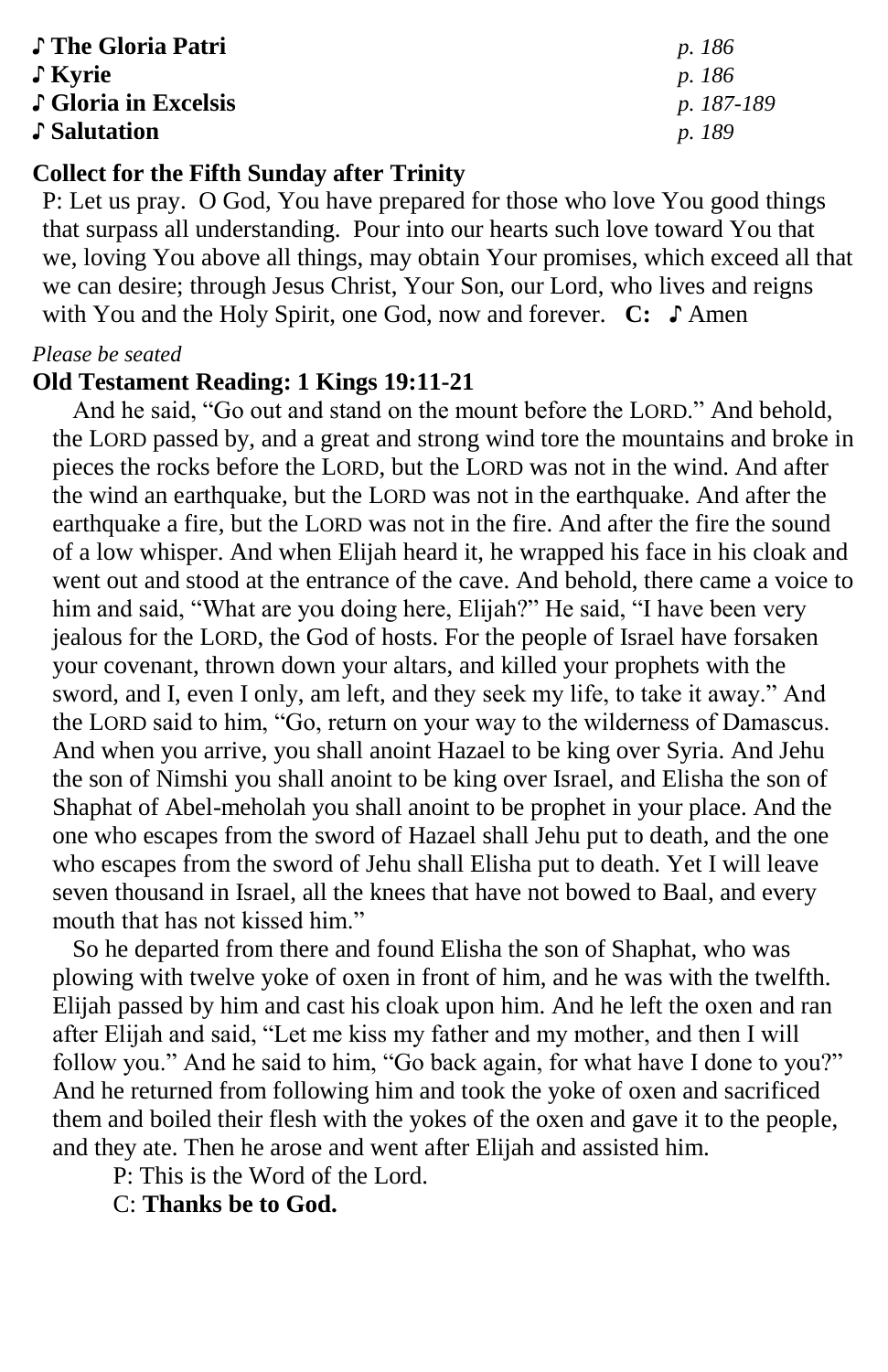### **Epistle Reading: 1 Peter 3:8-15**

 $\frac{8}{3}$ Finally, all of you, have unity of mind, sympathy, brotherly love, a tender heart, and a humble mind. <sup>9</sup>Do not repay evil for evil or reviling for reviling, but on the contrary, bless, for to this you were called, that you may obtain a blessing. <sup>10</sup>For "Whoever desires to love life

and see good days,

let him keep his tongue from evil

and his lips from speaking deceit;

 $11$ let him turn away from evil and do good;

let him seek peace and pursue it.

 $12$ For the eyes of the Lord are on the righteous,

and his ears are open to their prayer.

But the face of the Lord is against those who do evil."

<sup>13</sup>Now who is there to harm you if you are zealous for what is good? 14But even if you should suffer for righteousness' sake, you will be blessed. Have no fear of them, nor be troubled, 15but in your hearts regard Christ the Lord as holy, always being prepared to make a defense to anyone who asks you for a reason for the hope that is in you;

P: This is the Word of the Lord.

C: **Thanks be to God.**

*Please stand*

 **C: ♪** *Alleluia. Alleluia. Alleluia.*

 **Holy Gospel: Luke 5:1-11**

P: The Holy Gospel according to St. Luke, the fifth chapter.

C: *♪ Glory be to Thee, O Lord.*

<sup>1</sup>On one occasion, while the crowd was pressing in on [Jesus] to hear the word of God, he was standing by the lake of Gennesaret,

<sup>2</sup> and he saw two boats by the lake, but the fishermen had gone out of them and were washing their nets. <sup>3</sup>Getting into one of the boats, which was Simon's, he asked him to put out a little from the land. And he sat down and taught the people from the boat. <sup>4</sup>And when he had finished speaking, he said to Simon, "Put out into the deep and let down your nets for a catch." <sup>5</sup>And Simon answered, "Master, we toiled all night and took nothing! But at your word I will let down the nets." <sup>6</sup>And when they had done this, they enclosed a large number of fish, and their nets were breaking. <sup>7</sup>They signaled to their partners in the other boat to come and help them. And they came and filled both the boats, so that they began to sink. <sup>8</sup>But when Simon Peter saw it, he fell down at Jesus' knees, saying, "Depart from me, for I am a sinful man, O Lord." <sup>9</sup>For he and all who were with him were astonished at the catch of fish that they had taken, <sup>10</sup>and so also were James and John, sons of Zebedee, who were partners with Simon. And Jesus said to Simon, "Do not be afraid; from now on you will be catching men."  $11$ And when they had brought their boats to land, they left everything and followed him.

P: This is the Gospel of the Lord.

C: ♪ **Praise be to Thee, O Christ.**